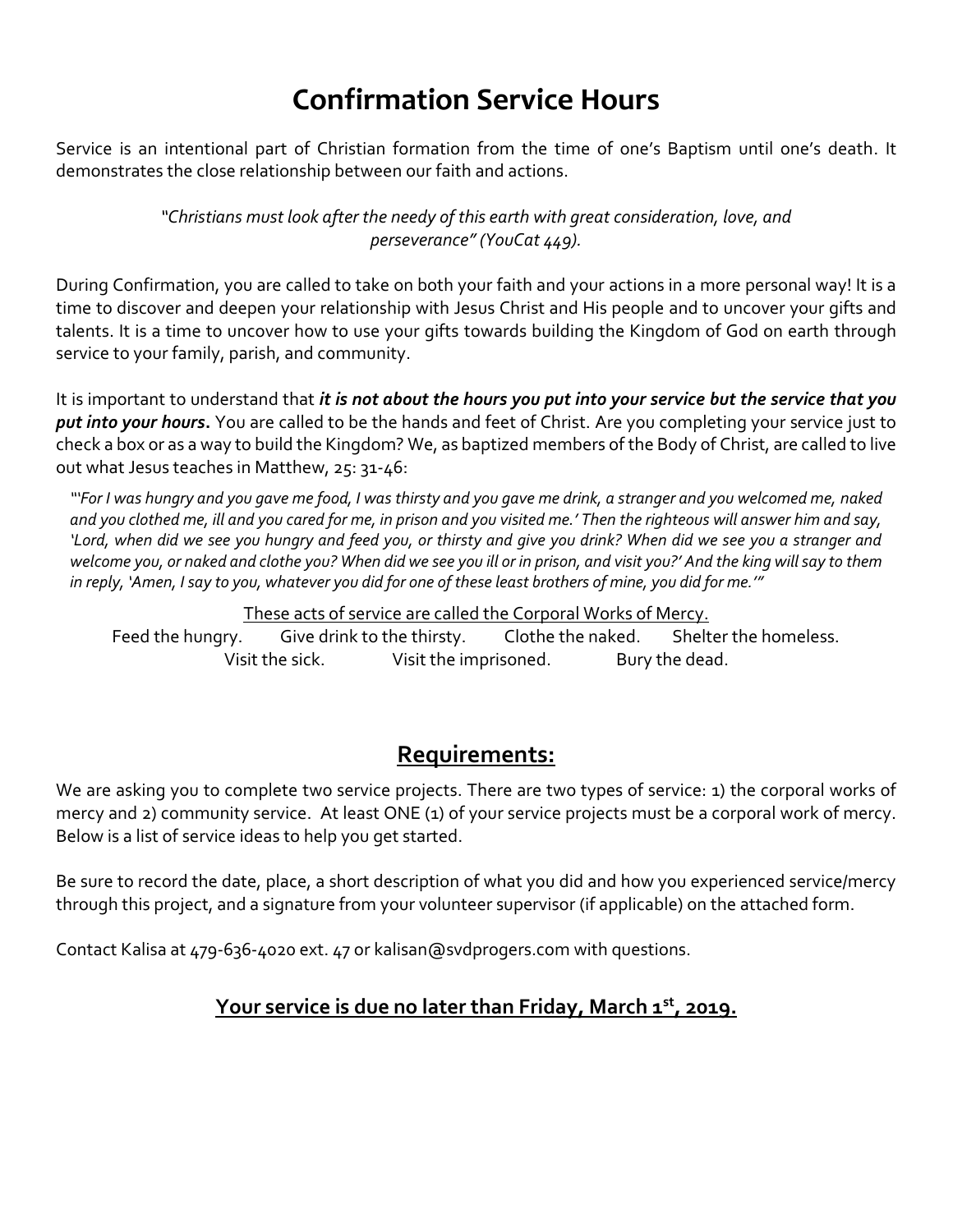## Name / Nombre:\_\_\_\_\_\_\_\_\_\_\_\_\_\_\_\_\_\_\_\_\_\_\_\_\_\_\_\_\_\_\_\_\_\_\_ Grade/Grado: \_\_\_\_\_

|                                                                                                                             | Project # 1. Total hrs ____________<br>Proyecto #1. Total de horas _______ | Project # 2. Total hrs ____________<br>Proyecto # 2. Total de horas _____ |  |  |  |  |
|-----------------------------------------------------------------------------------------------------------------------------|----------------------------------------------------------------------------|---------------------------------------------------------------------------|--|--|--|--|
| Date / Fecha                                                                                                                |                                                                            |                                                                           |  |  |  |  |
| Place / Lugar                                                                                                               |                                                                            |                                                                           |  |  |  |  |
| A short description of<br>what you did and how<br>experienced<br>you<br>service/mercy through<br>this project.              |                                                                            |                                                                           |  |  |  |  |
| Una breve descripción<br>de lo que hiciste y como<br>viviste el servicio y la<br>misericordia a través de<br>este proyecto. |                                                                            |                                                                           |  |  |  |  |
|                                                                                                                             | ST. VINCENT DE PAUL                                                        |                                                                           |  |  |  |  |
| Supervisor Signature<br>(if applicable)<br>Firma del supervisor<br>(si aplica)                                              | HOLICICHU<br>$(A \mid$                                                     |                                                                           |  |  |  |  |
|                                                                                                                             | Office use Only: Received by<br>Date recorded in PDS                       |                                                                           |  |  |  |  |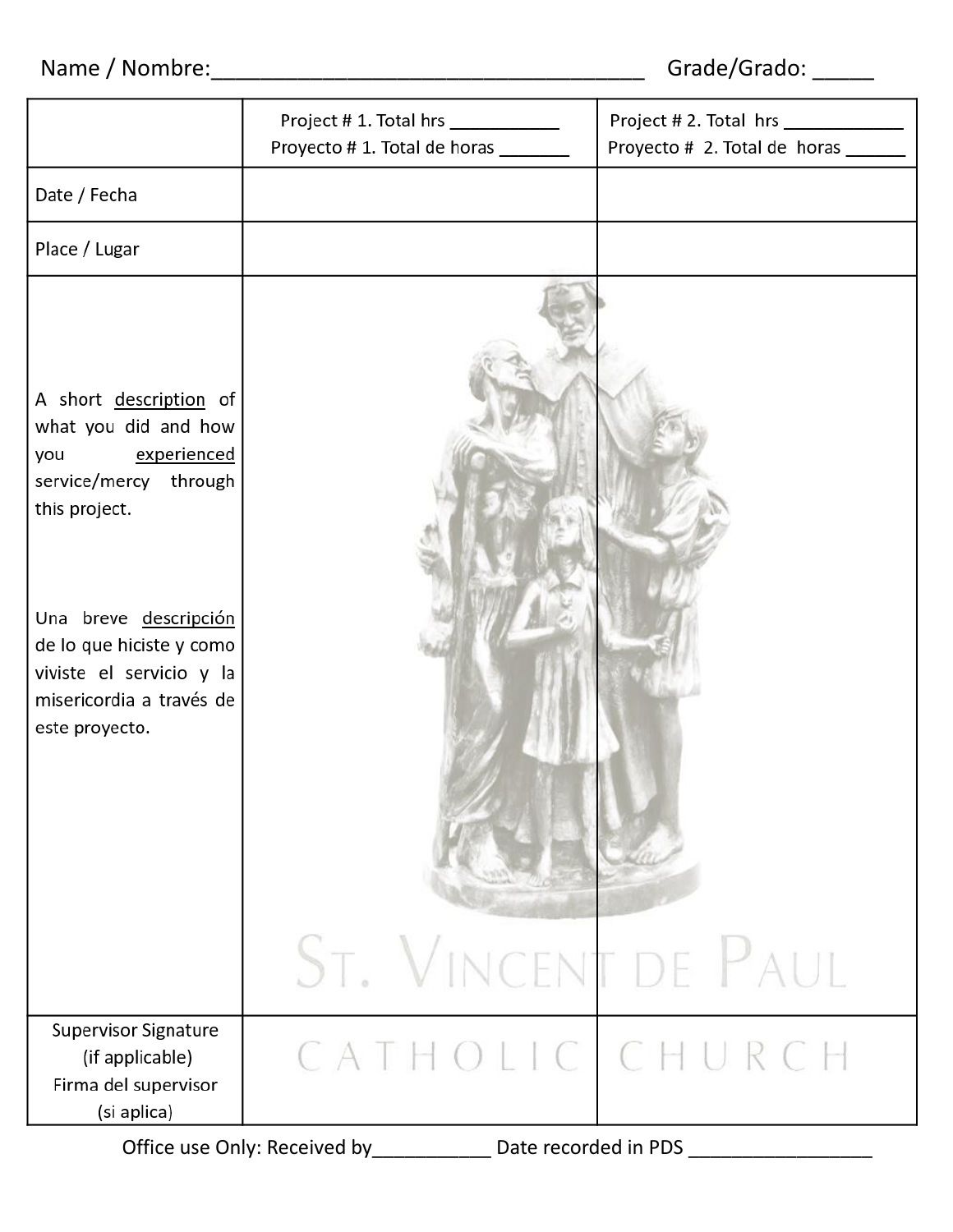## **Examples of Corporal Works of Mercy:**

| Feed the hungry and give drink to the thirsty: |                                                                                                                                                                                                                                                                                                                                                                                                                                                                                                                                                                                                                                                                                                                                     | <b>Clothe the naked:</b>                             |                                                                                                                                                                                                                                                                                                                                                                                                                                                                                                                                                                                                                                                                                                                                                                                                                                                                                       |
|------------------------------------------------|-------------------------------------------------------------------------------------------------------------------------------------------------------------------------------------------------------------------------------------------------------------------------------------------------------------------------------------------------------------------------------------------------------------------------------------------------------------------------------------------------------------------------------------------------------------------------------------------------------------------------------------------------------------------------------------------------------------------------------------|------------------------------------------------------|---------------------------------------------------------------------------------------------------------------------------------------------------------------------------------------------------------------------------------------------------------------------------------------------------------------------------------------------------------------------------------------------------------------------------------------------------------------------------------------------------------------------------------------------------------------------------------------------------------------------------------------------------------------------------------------------------------------------------------------------------------------------------------------------------------------------------------------------------------------------------------------|
| $\circ$<br>$\circ$                             | Serve a meal at a Soup Kitchen<br>Participate in local food drives (community or school<br>sponsored)                                                                                                                                                                                                                                                                                                                                                                                                                                                                                                                                                                                                                               | $\circ$                                              | Helping Hands: Call 479-273-2511 to inquire<br>about service opportunities. Their hours are<br>Monday-Friday 8:30am-5:00pm, Saturday                                                                                                                                                                                                                                                                                                                                                                                                                                                                                                                                                                                                                                                                                                                                                  |
| $\circ$<br>$\circ$                             | St. Vincent de Paul Food Pantry: To volunteer at the<br>St. Vincent de Paul Food Pantry, contact Carole Dufour at<br>479-685-4301 or caroledufour@msn.com. Shifts are<br>available: Monday 4:30pm-6:30pm, Tuesday 10:00am-<br>12:00pm, Thursday 9:00am-11:00am, and Saturday<br>9:00am-11:00am. All shifts require a minimum 1 week<br>notice to volunteer; no walk-in volunteers, please. Address:<br>1413 W Poplar St, Rogers, AR 72756 (right across from<br>SVdP Church).<br><b>SVDP Food Pantry Garden</b><br><b>NWA Food Bank: Food Bank volunteers are needed</b>                                                                                                                                                            | $\circ$<br>$\circ$<br>$\circlearrowright$<br>$\circ$ | 8:00am-4:00pm, and Sunday 11:00am-6:00pm<br>(Sunday is an option only if you have<br>volunteered at Helping Hands before).<br>Address: 320 Airport Rd, Bentonville, AR 72712<br>Samaritan Shop: Call 479-246-1060 and ask<br>for Kylie to schedule your time to go and<br>volunteer. Volunteers are needed from<br>9:30am-5:00pm Monday through Saturday.<br>You must be 16 years of age or older to<br>volunteer; otherwise, a parent/guardian must<br>volunteer with you. Address: 2115 W. Walnut<br>St. Rogers, AR 72756<br>Love Tree: If you'd like to volunteer with<br>shopping, wrapping, and/or delivering<br>Christmas presents to families in need<br>December 15 <sup>th</sup> and 16th, 2018. Please contact<br>Fernando Serrano at 479-636-4020 ext. 45 or<br>youthmin@svdprogers.com.<br><b>Angel Tree</b><br>Northwest Arkansas Women's Shelter<br><b>Thrift Store</b> |
| $\circ$                                        | Monday-Friday and 2 Saturdays a month. If you'd like to<br>volunteer, you will need to go online to<br>http://www.nwafoodbank.org/#!volunteer/vd21h and fill<br>out the Volunteer Application (scroll to the bottom of the<br>page). Once you have filled out the application and been<br>approved, you will be sent log in information, which allows<br>you to access info about the food bank, sign up for shifts,<br>and track your hours. Please plan to work the entire shift<br>for which you sign up. Any questions, contact Austin<br>Harms at austin.harms@nwafoodbank.org or Trina<br>Wilson at volunteer.coordinator@nwafoodbank.org or<br>call 479-872-8774. Address: 1378 June Self Drive, Bethel<br>Heights, AR 72764 |                                                      |                                                                                                                                                                                                                                                                                                                                                                                                                                                                                                                                                                                                                                                                                                                                                                                                                                                                                       |
| $\circ$                                        | Snack Packs for Kids: If you'd like to volunteer, contact<br>Eujeanie Luker at 479-636-4198 or eluker@samcc.org.<br>You have to be scheduled in order to come and volunteer.<br>Volunteers get together to make the snack packs every<br>first and third Tuesday of the month from 6:00-8:00pm.<br>Address: Rogers Samaritan Community Center 1211 W.<br>Hudson Rd. Rogers                                                                                                                                                                                                                                                                                                                                                          |                                                      |                                                                                                                                                                                                                                                                                                                                                                                                                                                                                                                                                                                                                                                                                                                                                                                                                                                                                       |